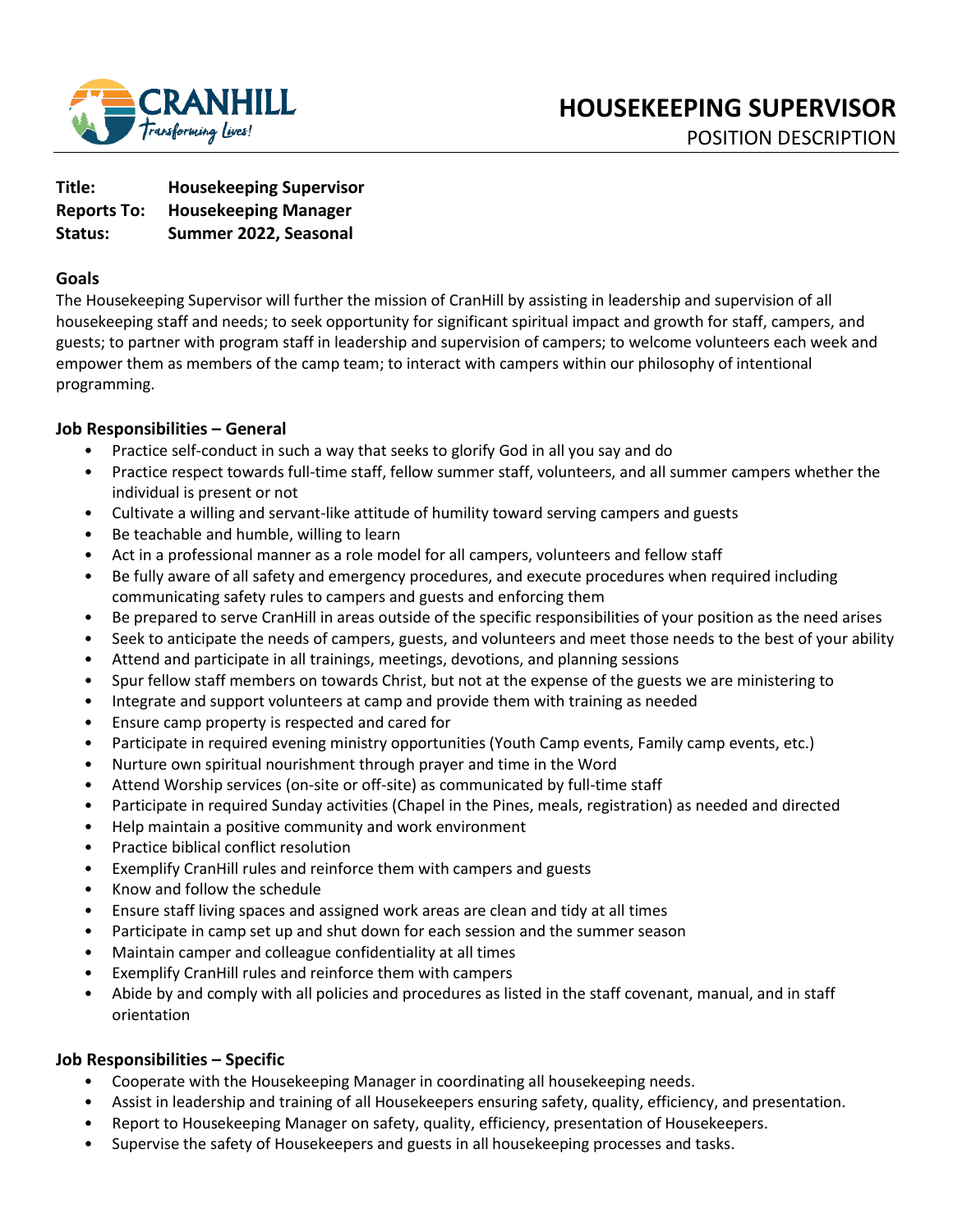- Help ensure that housekeeping standards and expectations are upheld and objectively report to Housekeeping Manager accordingly.
- Assist with all the duties and responsibilities of the Housekeeping Staff
- Maintain the cleanliness and presentation of all facilities.
- Cleaning duties include, but are not limited to:
	- o Sweeping, mopping, and vacuuming
	- $\circ$  Cleaning and sanitizing restrooms, shower buildings, outhouses in all facilities
	- $\circ$  Emptying and cleaning trash receptacles, sanitary dispenser boxes, and recycling containers
	- o Picking up and disposing of litter on grounds
	- o Washing dishes, pots and pans, utensils, silverware, glassware, and other kitchen items in cottages and facilities between guest stays
	- o Cleaning mattresses and beds
	- o Dusting furniture, fixtures, and décor
	- o Washing windows and screens
	- o Wash, sort, and fold all bed linens, housekeeping cleaning rags, lost and found items
- Maintain all dispensers at a full capacity (toilet paper, hand towels, soap, etc.)
- Report any broken, defective or damaged issues and/or safety hazards to Housekeeping Manager
- Maintain proper quantity and order to all items available for guest use in facilities
- Make and set beds in cottages with provided linens
- Assist with facility set-ups, ensuring that beds, tables, chairs, and other equipment is arranged properly to meet the guests needs
- Gather, record, clean, and manage all lost and found items
- Check inventory of all items used by housekeeping for any and all guest service needs
- Maintain the equipment and supplies needed for all housekeeping needs, including inventory, restocking, and organizing storage areas and vehicles at the beginning and end of each shift
- Other duties as assigned

### **Qualifications**

- Strong, maturing faith in and relationship with Jesus Christ as Lord and Savior
- Passion for the CranHill mission of being a ministry through which God is transforming lives into the image of Christ
- Must have a teachable attitude and a willingness to learn
- Preferably 21 years old, but must be at least 18 years old
- Must be available between Mid-May and August 23, 2021
- Previous experience with cleaning is preferred
- Have good communication skills
- A desire to work with children, and people in general

# **Special Conditions**

This is a residential position. Accommodations will be provided for the duration of the contract and most meals will be provided while camp is in session.

# **Essential Functions**

CranHill summer staff will be expected to:

- Be able to identify emergency situations, either by seeing them happen, hearing cries for help, or hearing the emergency alert siren and bell.
- Have the strength, endurance, and physical skills to respond quickly and appropriately to emergency situations, according to written emergency procedures and plans, which may include calling for help, running distances up to a half-mile, and watching to see if campers are responding appropriately.
- Be able to demonstrate or participate in camp activities as they supervise and instruct campers: this will require the ability to walk, sit, climb, kneel, crouch, stoop, and stand.
- Be able to move items (such as vacuums, mops, brooms, and other cleaning equipment) around in facilities: this will require the strength and mobility to push, pull, lift, and carry items up to 50 pounds.